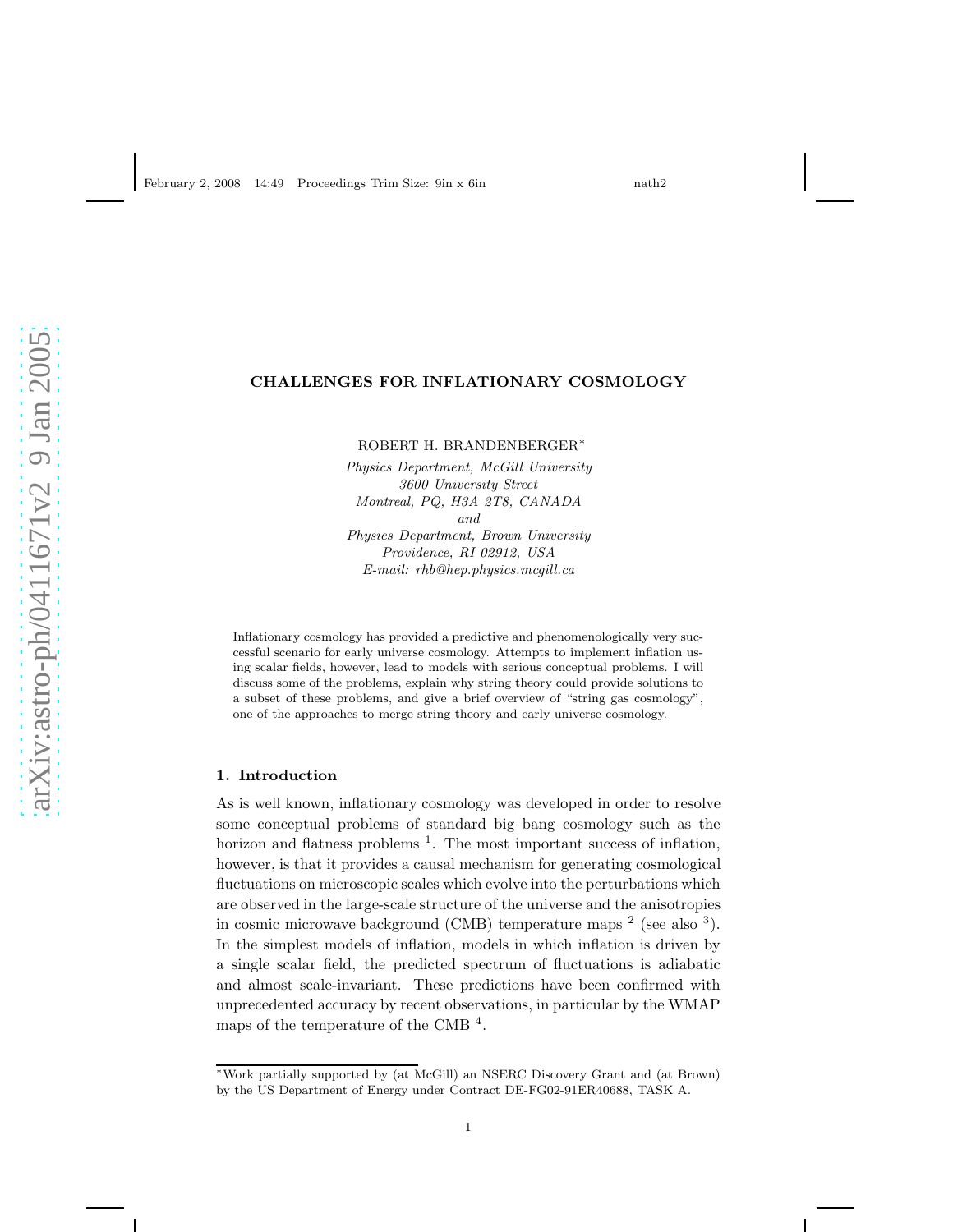Before claiming that early universe cosmology is solved, we should recall the status of the previous paradigm of early universe cosmology, the "standard big bang" model. It explained the relation between redshift and distance of galaxies. Without doubt, however, its biggest success was that it predicted the existence and black body nature of the cosmic microwave background. This spectacular quantitative success, however, did not imply that the theory was complete. In fact, one of the gravest conceptual problems of "standard big bang" cosmology is related to its greatest successes: the theory does not explain why the temperature of the black body radiation is nearly isotropic across the sky.

In the following I will argue that the calculations involved in the derivation of the spectrum of cosmological fluctuations contain in themselves the seeds for their incompleteness. Other conceptual problems of standard big bang cosmology were not resolved by inflation and thus re-appear in the list of conceptual problems of inflationary cosmology.

Most models of inflation are formulated in the context of Einstein gravity coupled to a matter sector which contains the "inflaton", a new scalar field. Some (but not all) of the problems discussed below are specific to such scalar field-driven models of inflation. I will focus on this class of inflationary models.

#### 2. Conceptual Problems of Scalar Field Driven Inflation

#### 2.1. Fluctuation Problem

As was mentioned in the Introduction, inflationary cosmology produces an almost scale-invariant spectrum of cosmological fluctuations <sup>2</sup>. A concrete model of scalar field-driven inflation also predicts the amplitude of the spectrum. The problem is that without introducing a hierarchy of scales into the particle physics model, the predicted amplitude of fluctuations exceeds the observational results by several orders of magnitude. For example, if the potential of the inflaton (the scalar field driving inflation)  $\varphi$  has the form

$$
V(\varphi) = \frac{1}{4}\lambda \varphi^4, \qquad (1)
$$

then a value of

$$
\lambda \sim 10^{-12} \tag{2}
$$

is required in order that the predicted amplitude of the spectrum matches with observations. It has been shown  $5$  that this problem is quite generic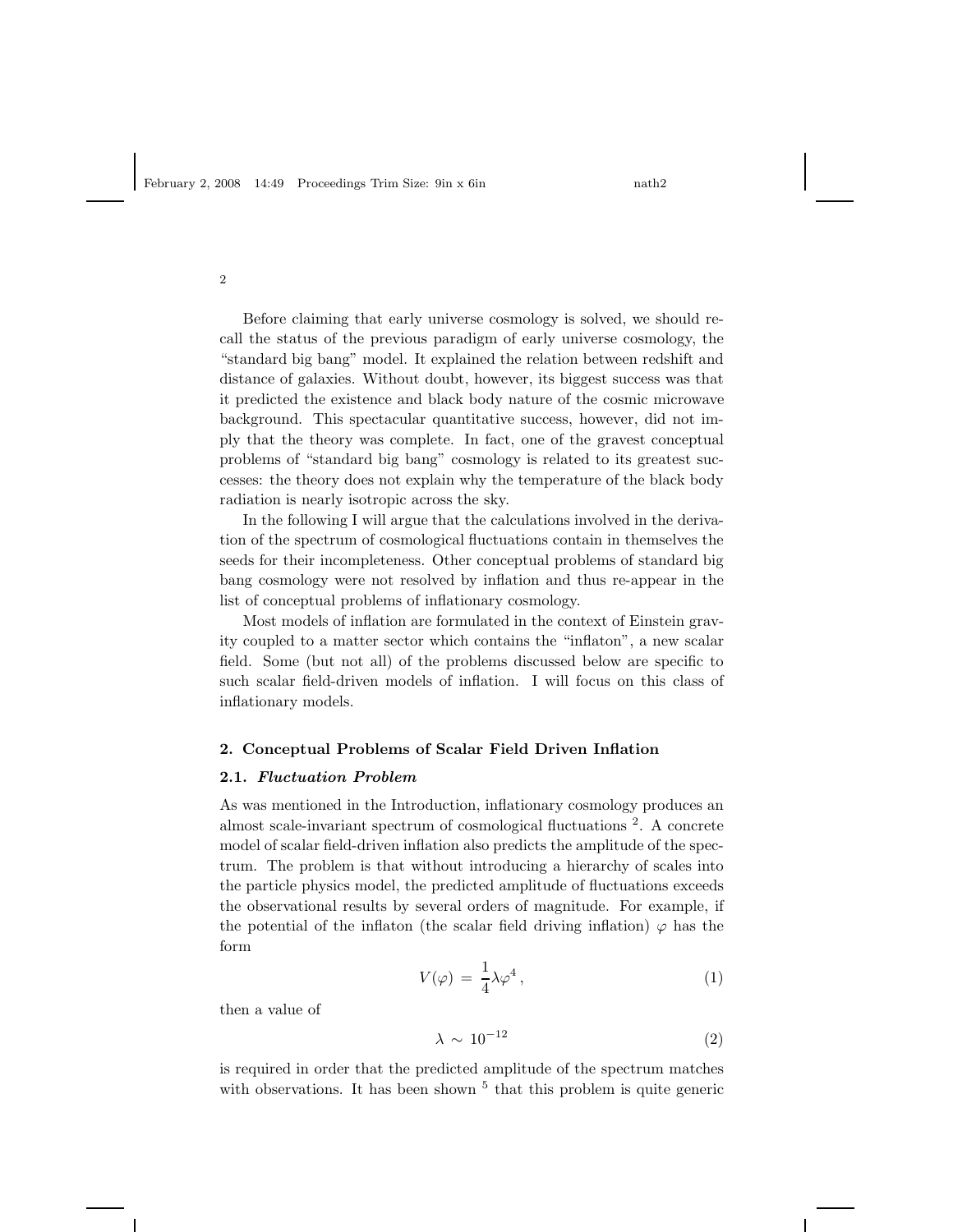to scalar field-driven inflationary models (counterexamples, however, can be constructed - I thank David Lyth for pointing this out to me). Given that one of the main goals of cosmological inflation is to avoid fine tunings of parameters of the cosmology, it is not very satisfying that fine tunings re-appear in the particle physics sector.

## 2.2. Trans-Planckian Problem

The most important success of inflationary cosmology is that scales of cosmological interest today start out with a wavelength smaller than the Hubble radius at the beginning of the period of inflation. This allows the development of a causal theory of the generation and evolution of fluctuations (see e.g.  $6$  for a comprehensive review, and  $7$  for a shorter summary). In most scalar field-driven inflationary models, in particular those of chaotic <sup>8</sup> type, the period of inflation lasts much longer than the minimal number of e-foldings required for successful resolution of the horizon and flatness problems. In this case, the physical wavelength of comoving modes which correspond to today's large-scale structure was smaller than the Planck length at the time  $t_i$  when the period of inflation began (see Fig. 1 (taken from  $(10)$  for a sketch of the space-time geometry).

It is clear that both key ingredients of scalar field-driven inflationary cosmology, namely the description of space-time by General Relativity, and the use of semi-classical scalar fields to model matter, break down on scales smaller than the Planck length. However, the spectrum of cosmological fluctuations is determined by solving the equations for perturbations as an initial value problem, starting off all modes at time  $t_i$  in their vacuum state. The unknown physics which describes space-time and matter on Planck scales must enter into the calculation of the spectrum of cosmological fluctuations. The key question  $9$  is whether the conclusions derived from the usual computations are sensitive to the new physics.

Let us give an argument why large deviations in the predictions could be expected  $10$ . Returning to Fig. 1, we see that the evolution of the perturbations for any mode can be divided into three phases. In the first phase  $(\eta < \eta_1)$ , the wavelength is smaller than the Planck length and the evolution is crucially influenced by the new physics. In Period 2 ( $\eta_1 < \eta < \eta_2$ ), the wavelength is larger than the Planck length but smaller than the Hubble length. In this period, the fluctuations will perform quantum vacuum oscillations, as described by the usual theory of cosmological fluctuations  $6,7$ . Finally, in the third period (wavelength larger than the Hubble scale),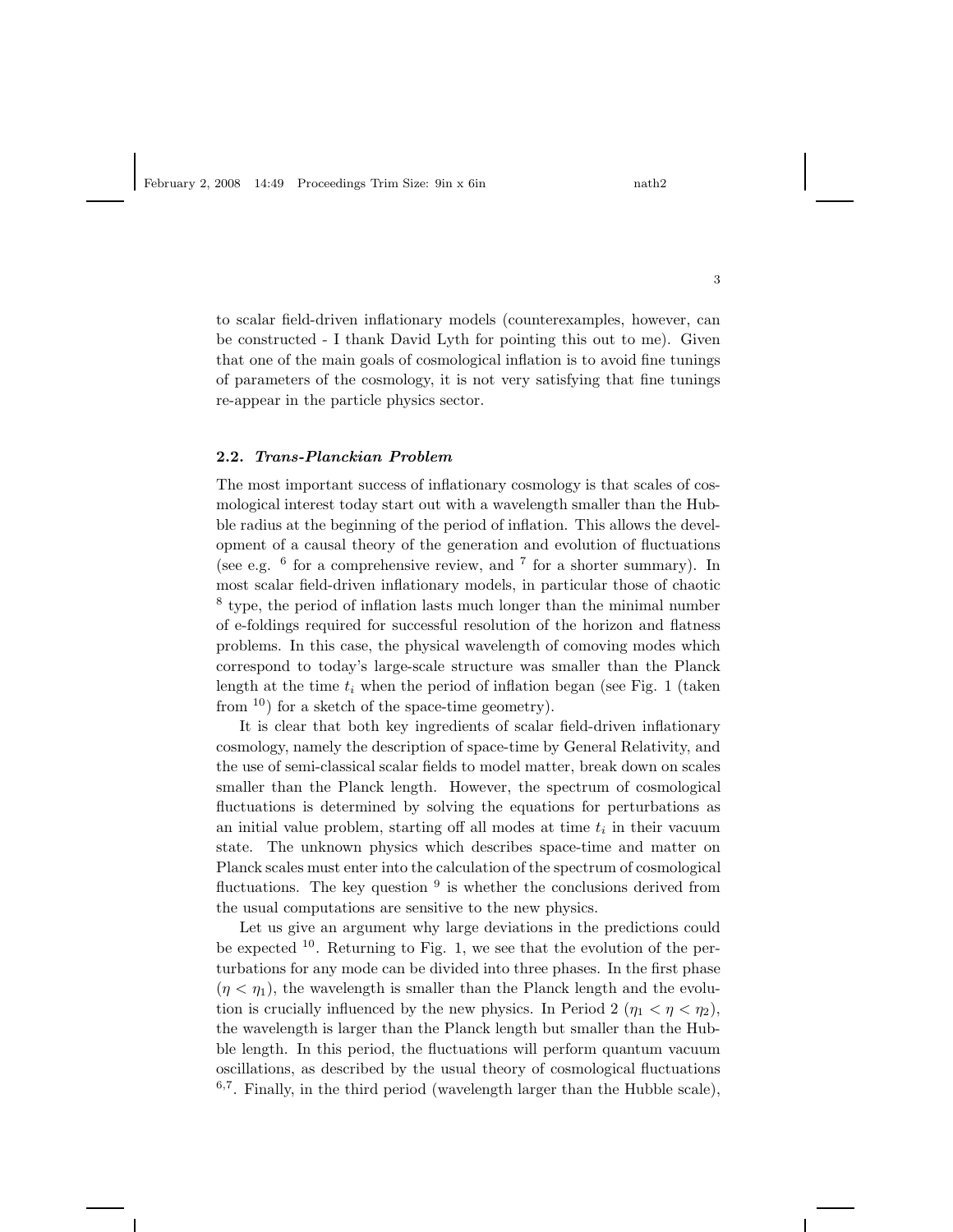

Figure 1. Space-time sketch showing how the physical wavelength (horizontal axis) of a fluctuation with fixed comoving frequency  $n$  increases in time (vertical axis) during the period of inflation. The variable  $\eta$  denotes conformal time, the length  $l_c$  is the Planck length (or whatever the critical ultraviolet length of the new physics is),  $l_H$  denotes the Hubble radius.

the fluctuations freeze out, are squeezed, and become classical. Assume now that the evolution in Phase 1 is such that it is non-adiabatic from the point of view of the usual equations. In this case, an initial state at  $t_i$ minimizing the energy (in the frame given by the cosmological background) will evolve into an excited state at the time  $t_c(k)$  when the mode k enters Period 2. Since different modes spend a different amount of time in Period 1, one should expect that the excitation level at time  $t_c(k)$  will depend on  $k$  (in fact, a blue spectrum will be produced), in contrast to what happens in the usual analysis (which yields a scale-invariant spectrum). A toy model of new physics which gives this result was presented <sup>10</sup>. It is based on describing the evolution of fluctuations by means of a modified dispersion relation  $\omega_p(k_p)$ , where the subscripts p indicate physical (rather than comoving) values.

Obviously, more conservative choices for describing the evolution of fluctuations in the presence of new physics, e.g. the "minimal trans-Planckian" prescription of starting the perturbation modes off in a vacuum state at the time that the wavelength equals the scale of new physics  $11,12$  yield correc-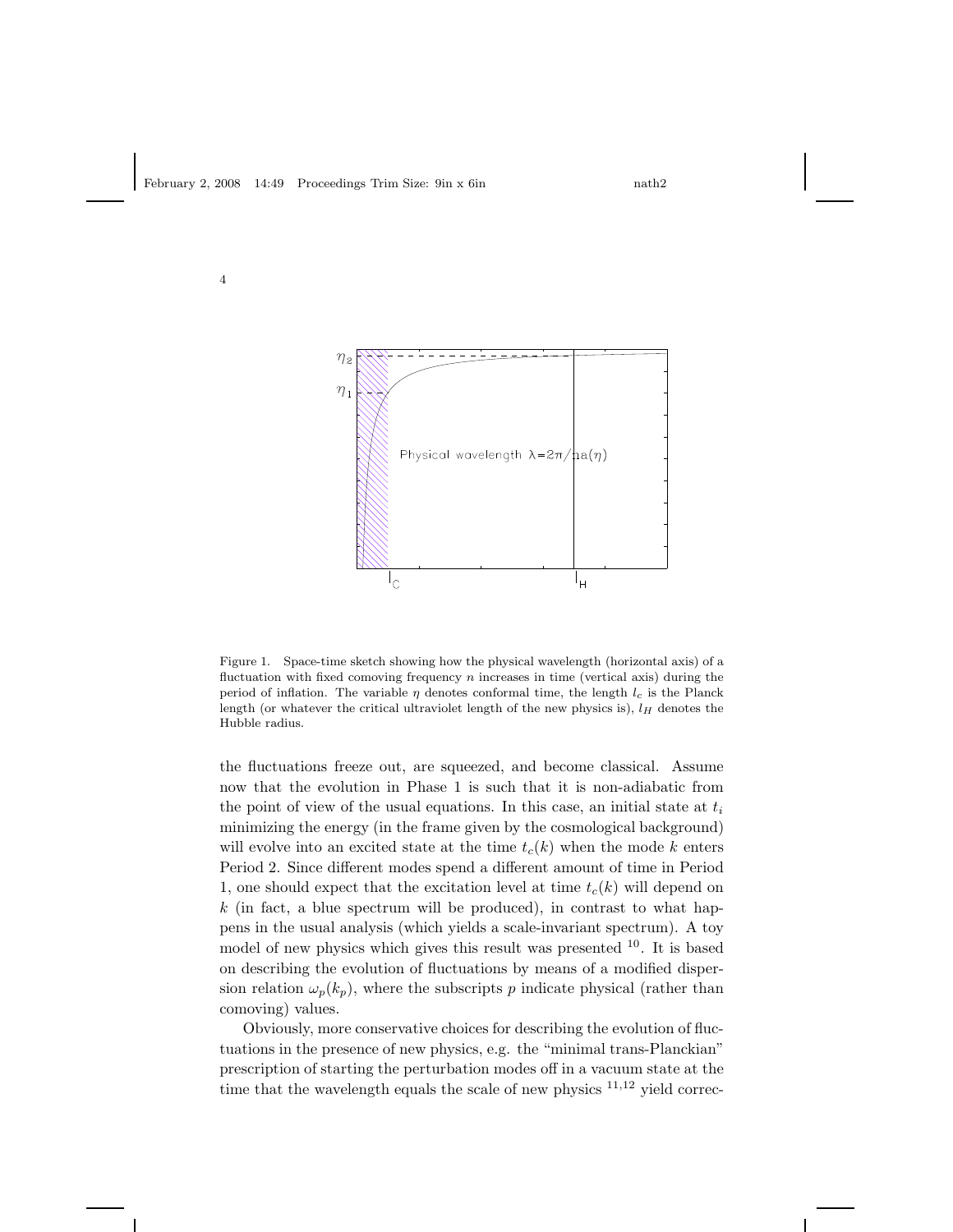tions to the usual predictions which are small (see e.g.  $^{13}$  for a review with references to original works). It was suggested  $14,15$  that back-reaction effects of ultraviolet modes might lead to stringent limits on the amplitude of possible trans-Planckian effects. However, it was recently shown <sup>16</sup> that the back-reaction of ultraviolet modes in fact mainly leads to a renormalization of the cosmological constant, and that the constraints on the magnitude of possible trans-Planckian effects which are consistent with having a period of inflation are thus greatly relaxed.

The "trans-Planckian" problem for inflationary cosmology should in fact not be viewed as a problem at all. Rather, it opens an exciting window to probe Planck-scale physics using current cosmological observations.

#### 2.3. Singularity Problem

The famous Hawking-Penrose theorems <sup>17</sup> prove that standard big bang cosmology is incomplete since there is an initial singularity. These theorems assume that matter has an equation of state with non-negative pressure, and that space-time is described by the Einstein equations. As was shown recently  $18$ , these theorems can be generalized to apply to scalar fielddriven inflationary cosmology. It is shown that there are some geodesics which cannot be extended arbitrarily far into the past. An intuitive way to understand this result is the following. We focus on some time  $t$  during the phase of inflation. Some fluctuations will be present at this time. Evolving these fluctuations back in time, we find that they will come to dominate the energy density at some time in the past. Prior to this time, the equation of state of scalar field matter thus has non-negative pressure, and the usual theorems apply. It thus follows that scalar field-driven inflationary cosmology is incomplete in the same way that standard big bang cosmology was incomplete.

## 2.4. Cosmological Constant Problem

The Achilles heel of scalar field-driven inflationary cosmology is the fact that the scenario uses the time-independent part of the potential energy of the scalar field to generate inflation. However, it is known that another form of constant potential energy, namely the quantum vacuum energy, does not gravitate. There is some unknown mechanism (the solution to the famous cosmological constant problem) which will explain why the quantum vacuum energy does not gravitate. The key challenge is to show why this mechanism does not also render the constant part of the scalar field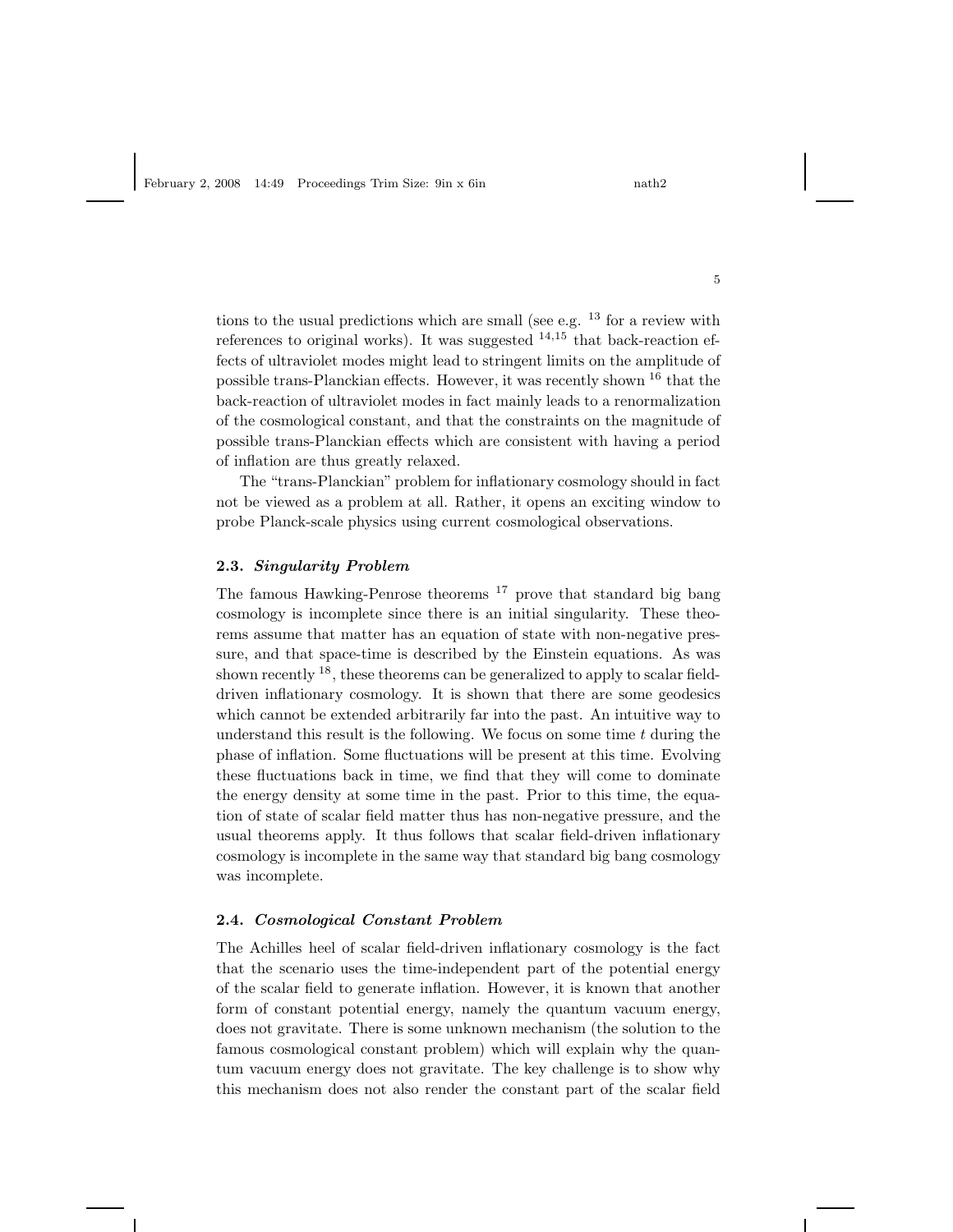potential energy gravitationally inert.

6

If the cosmological constant problem is solved by gravitational backreaction (see <sup>19</sup> for a review of this scenario), then scalar field-driven inflation would be robust. However, this scenario  $19$  is at the moment rather controversial and requires much more development.

# 2.5. Who is the Inflaton?

The initial hope  $1$  was that the inflaton could be identified with the Higgs field of particle physics. However, because of hierarchy problems like (2), this hope was not realized. At the present time, although there are many possible models of inflation, there are no convincing theories based on wellestablished particle physics. Thus, an outstanding challenge for inflationary cosmology is to determine what the origin of the inflaton field is.

# 2.6. Why String Theory May Help

All of the above conceptual problems of current inflationary cosmology stem from our incomplete understanding of the fundamental physics at ultra-high energies. String theory is a candidate for a unified quantum theory of space-time and matter. Thus, it is challenging to study whether string theory provides a framework to possibly resolve the abovementioned problems.

Since string theory contains many scalar fields which are massless before supersymmetry breaking, it provides both candidates for the inflaton and an obvious way of producing the hierarchy of scales required to resolve the fluctuation problem. In the case of low-scale supersymmetry breaking, both the slow-rolling conditions and the size of the mass hierarchy might be sufficient for a successful inflationary model (I again thank David Lyth for stressing to be the caveat of low-scale supersymmetry breaking). Since string theory should describe the physics on all length scales, string theory should provide the correct equation to describe cosmological fluctuations throughout the evolution of the universe, thus resolving the trans-Planckian problem. Finally, it is hoped that string theory will resolve cosmological singularities (and a concrete framework in which this happens exists  $20$ ). The only of the conceptual problems of inflation which at the present time does not appear to be solvable within the current knowledge of string theory is the cosmological constant problem.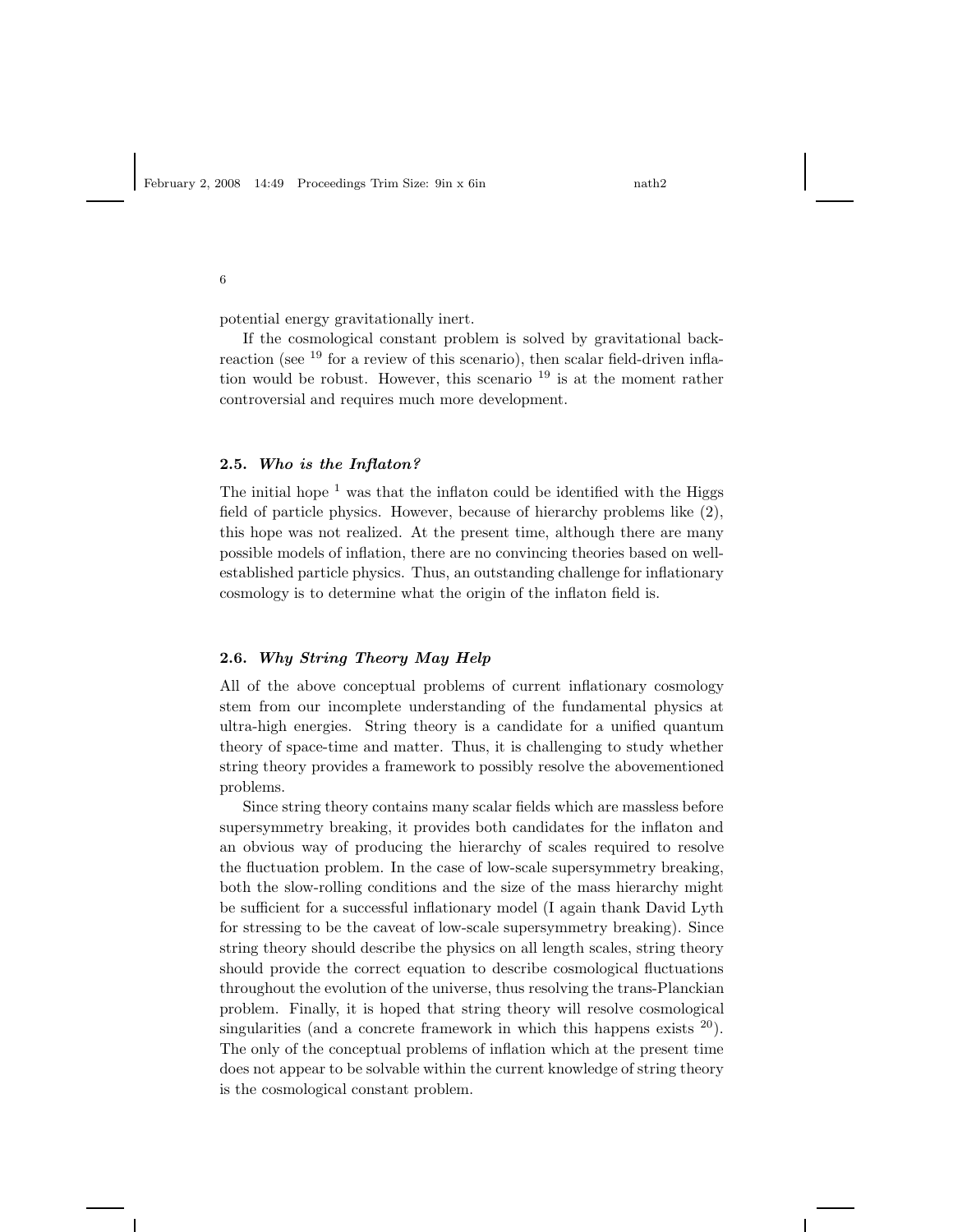# 3. Challenges for String Cosmology

However, when considering string theory as a framework for early universe cosmology, an immediate obstacle appears: at a perturbative level, critical superstring theory is consistent only in nine spatial dimensions. Why do we only see three spatial dimensions? There is evidence that the nonperturbative formulation of string theory ("M-theory") in a different limit leads to 11-d supergravity. Once again, the predicted number of spatial dimensions is not what is observed.

The traditional approach to resolving this problem is to assume that six (or seven) of the spatial dimensions are compactified on a string-scale manifold and hence are invisible to us. From the point of view of cosmology there are two immediate questions: First, what selects the number of dimensions which are compactified, and second, why is the radius of compactification stable? In a more modern approach ("brane world scenarios"), the matter fields of the particle physics standard model are taken to be confined to a 3-brane (three spatial dimensions) which lives in the higher-dimensional bulk. Again, however, the question as to why a 3-brane (and not a brane of different dimensionality) is the locus of our matter fields arises (there has been an interesting work on this issue  $21$ .

Thus, before addressing the issue of whether string theory can provide a convincing realization of cosmological inflation, string cosmology should explain why there are only three large spatial dimensions. The next section will briefly review a string-based scenario of the early universe which may provide an explanation. Once three spatial dimensions have been selected as the only ones to become large, string theory offers various mechanisms of obtaining inflation <sup>22</sup>,<sup>23</sup> .

# 4. Overview of String Gas Cosmology

A frequent criticism of current approaches to string cosmology is that string theory is not developed enough to consider applications to cosmology. In particular, one may argue that string cosmology must be based on a complete non-perturbative formulation of string theory. By focusing on the effects of a new symmetry of string theory, namely t-duality, and of truly stringy degrees of freedom, namely string winding modes, the "string gas cosmology" program initiated in  $20$  (see also  $24$ ) and resurrected  $25$  after the D-brane "revolution" in string theory hopes to make predictions which will also be features of cosmology arising from a non-perturbative string theory.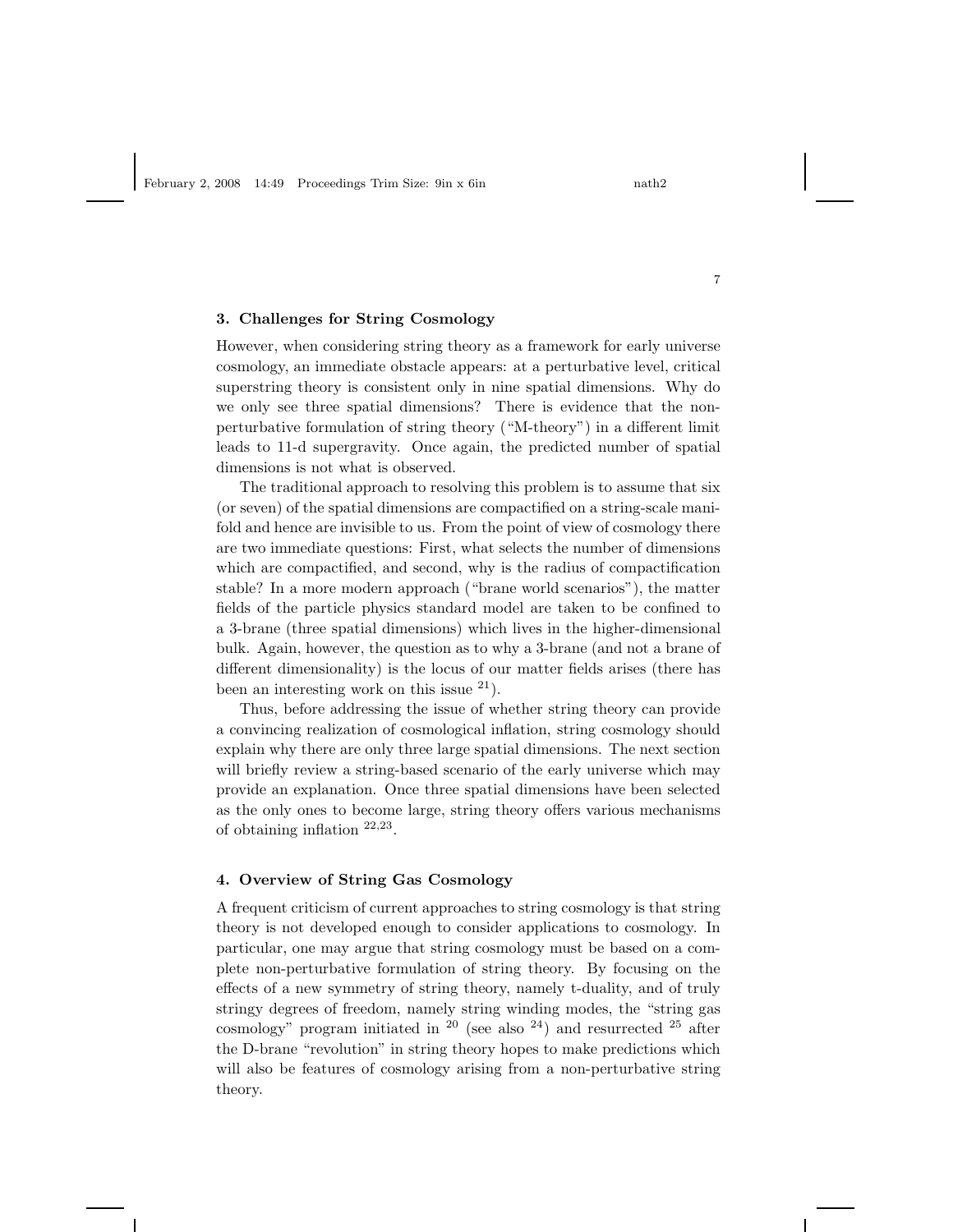In string gas cosmology it is assumed that, at some initial time, the universe begins small and hot. For simplicity, we take space to be a torus  $T<sup>9</sup>$ , with all radii R equal and of string length. The t-duality symmetry which is central to the scenario - is the invariance of the spectrum of free string states under the transformation

$$
R \to 1/R \tag{3}
$$

(in string units). String states consist of center of mass momentum modes whose energy values are quantized in units of  $1/R$ , winding modes whose energy values are quantized in units of  $R$ , and oscillatory modes whose energy is independent of  $R$ . If  $n$  and  $m$  denote the winding and momentum numbers, respectively, then the spectrum of string states is invariant under (refdual1) if

$$
(n,m)\,\rightarrow\,(m,n)\,.
$$

T-duality is also a symmetry of non-perturbative string theory  $26$ .

The action of the theory is given by the action of a dilaton-gravity background (a background for which the action has t-duality symmetry in contrast to what would be the case were we to fix the dilaton and consider the Einstein action only) coupled to a matter action describing an ideal gas of all string matter modes. In analogy to standard big bang cosmology we assume that at the initial time all matter modes (in particular string momentum and winding modes) are excited. We call these initial conditions "democratic" - since all radii are taken to be equal - and "conservative" since hot rather than cold initial conditions are assumed. If we start from the Type II superstring corner of the M-theory moduli space, there will be branes of various dimensionalities in addition to the fundamental strings.

Using the dilaton gravity equations of motion is can be shown  $27.28$  that negative pressure leads to a confining potential for the radius of the tori. Thus, the presence of string winding modes will prevent the spatial dimensions from expanding. String momentum modes will not allow space to contract to zero size. There will be a preferred radius (the "self-dual" radius which in string units is  $R = 1$ ). Spatial dimensions can only become large if the string winding modes can annihilate (we assume zero net winding number). This cannot occur in more than three large dimensions because the probability for string world sheets to intersect will be too small. In three dimensions, as studied in detail elsewhere  $^{29}$ , the winding modes will fall out of equilibrium as  $R$  increases, and they can annihilate sufficiently fast to allow these three dimensions to expand without bounds. Thus, in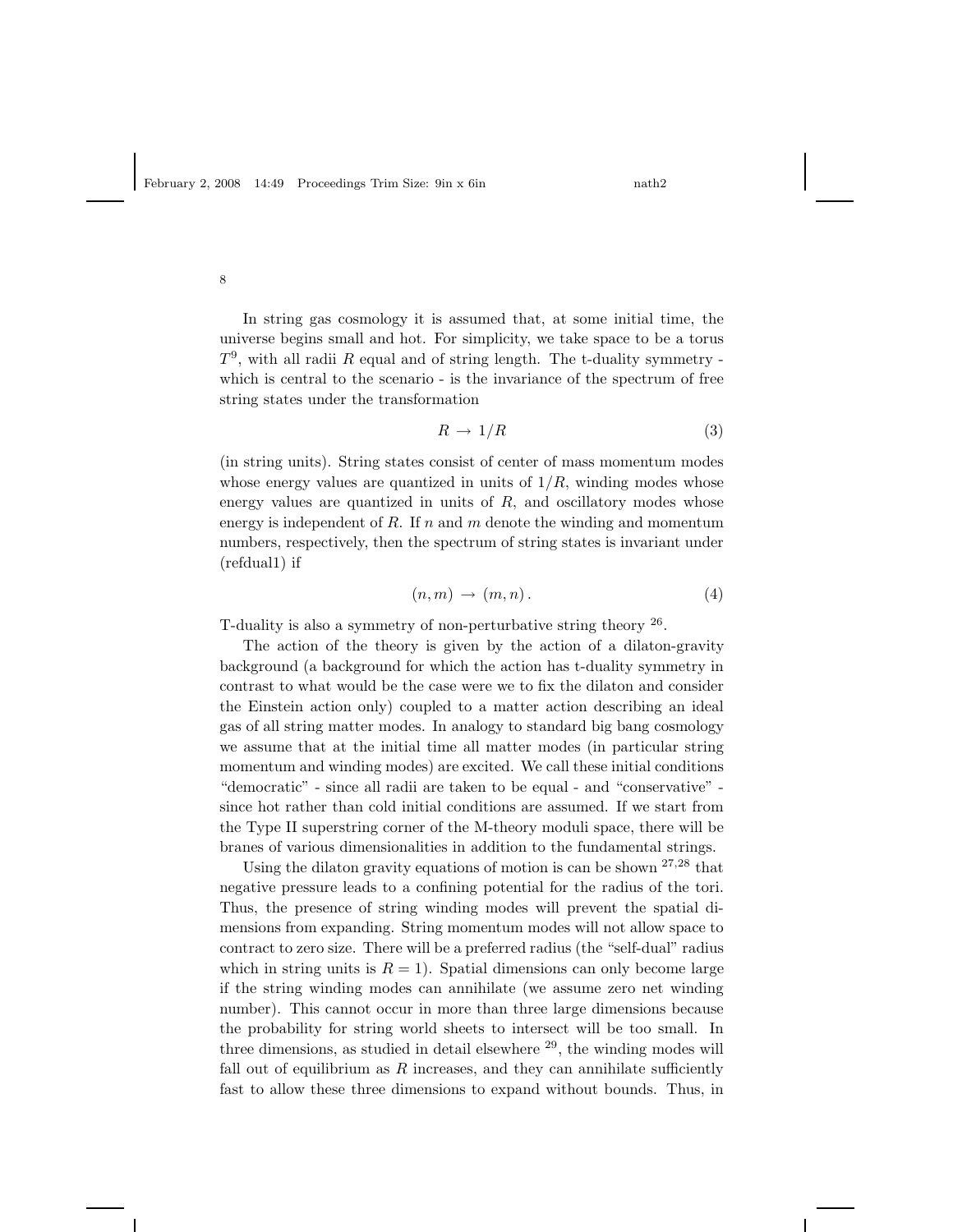the Type II corners of the M-theory moduli space, string gas cosmology provides a possible solution of the dimensionality problem facing any string cosmology. By t-duality, a universe with  $R < 1$  is equivalent to a universe with  $R' = 1/R > 1$ . Hence <sup>20</sup>, string gas cosmology also provides a nonsingular cosmological scenario.

Note that the existence of fundamental strings or stable 1-branes is crucial to having  $D = 3$  emerge dynamically as the number of large spatial dimensions. In the 11-d supergravity corner of the M-theory moduli space it in unlikely  $30$  that  $D = 3$  will emerge as the number of large spatial dimensions. There are, however, possible loopholes  $31$  in this conclusion based on the special role which intersections of D=2 and D=5 branes can play.

Once three spatial dimensions start to expand, the radius of the other dimensions (the "radion") will automatically be stabilized at the self-dual radius <sup>32</sup>. This conclusion is true for a background given by dilaton gravity. To make contact with the late-time universe, a mechanism to stabilize the dilaton must be invoked. It has been shown  $33$  that, at least in the case of one extra spatial dimension, the radion continues to be stabilized after the dilaton is fixed. Crucial to reach the conclusion <sup>33</sup>,34,<sup>35</sup> is the inclusion in the spectrum of string states of states which become massless at the self-dual radius.

Thus, string gas cosmology appears to provide a scenario which provides a nonsingular cosmology, explains why D=3 is the number of large spatial dimensions at late times, and incorporates radion stabilization without any extra physics input. The two main challenges to the scenario are to provide a mechanism for dilaton stabilization and to provide a solution to the flatness problem. It would be nice if string gas cosmology would provide a natural mechanism for inflating the three large dimensions. There are some initial ideas <sup>36</sup> towards this goal.

#### References

- 1. A. H. Guth, Phys. Rev. D 23, 347 (1981).
- 2. V. F. Mukhanov and G. V. Chibisov, JETP Lett. 33, 532 (1981) [Pisma Zh. Eksp. Teor. Fiz. 33, 549 (1981)]; G. V. Chibisov and V. F. Mukhanov, Mon. Not. Roy. Astron. Soc. 200, 535 (1982).
- 3. V. N. Lukash, Sov. Phys. JETP 52, 807 (1980) [Zh. Eksp. Teor. Fiz. 79, 1901 (1980)]; W. H. Press, Phys. Scr. 21, 702 (1980); K. Sato, Mon. Not. Roy. Astron. Soc. 195, 467 (1981).
- 4. C. L. Bennett *et al.*, Astrophys. J. Suppl. 148, 1 (2003) [arXiv:astroph/0302207].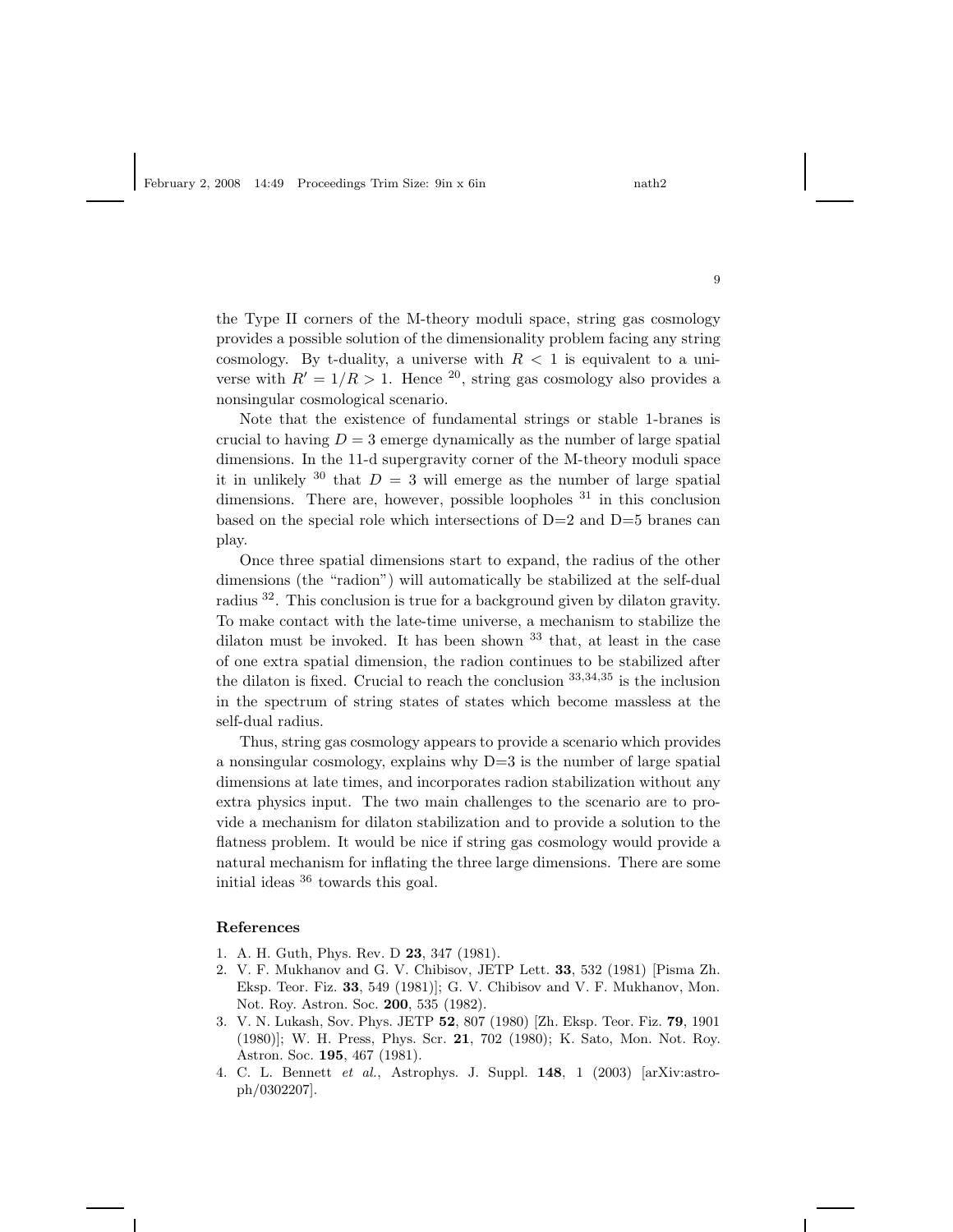- 5. F. C. Adams, K. Freese and A. H. Guth, Phys. Rev. D 43, 965 (1991).
- 6. V. F. Mukhanov, H. A. Feldman and R. H. Brandenberger, Phys. Rept. 215, 203 (1992).
- 7. R. H. Brandenberger, Lect. Notes Phys. 646, 127 (2004) [arXiv:hepth/0306071].
- 8. A. D. Linde, Phys. Lett. B 129, 177 (1983).
- 9. R. H. Brandenberger, arXiv:hep-ph/9910410.
- 10. J. Martin and R. H. Brandenberger, Phys. Rev. D 63, 123501 (2001) [arXiv:hep-th/0005209]; R. H. Brandenberger and J. Martin, Mod. Phys. Lett. A 16, 999 (2001) [arXiv:astro-ph/0005432].
- 11. U. H. Danielsson, Phys. Rev. D 66, 023511 (2002) [arXiv:hep-th/0203198].
- 12. V. Bozza, M. Giovannini and G. Veneziano, JCAP 0305, 001 (2003) [arXiv:hep-th/0302184].
- 13. J. Martin and R. Brandenberger, Phys. Rev. D 68, 063513 (2003) [arXiv:hepth/0305161].
- 14. T. Tanaka, arXiv:astro-ph/0012431.
- 15. A. A. Starobinsky, Pisma Zh. Eksp. Teor. Fiz. 73, 415 (2001) [JETP Lett. 73, 371 (2001)] [arXiv:astro-ph/0104043].
- 16. R. H. Brandenberger and J. Martin, arXiv:hep-th/0410223.
- 17. S.W. Hawking and G.F.R. Ellis, "The Large Scale Structure of Space-Time" (Cambridge Univ. Press, Cambridge, 1973).
- 18. A. Borde and A. Vilenkin, Phys. Rev. Lett. 72, 3305 (1994) [arXiv:grqc/9312022].
- 19. R. H. Brandenberger, arXiv:hep-th/0210165.
- 20. R. H. Brandenberger and C. Vafa, Nucl. Phys. B 316, 391 (1989).
- 21. M. Majumdar and A. Christine-Davis, JHEP 0203, 056 (2002) [arXiv:hepth/0202148].
- 22. G. R. Dvali and S. H. H. Tye, Phys. Lett. B 450, 72 (1999) [arXiv:hepph/9812483]; S. H. S. Alexander, Phys. Rev. D 65, 023507 (2002) [arXiv:hepth/0105032]; C. P. Burgess, M. Majumdar, D. Nolte, F. Quevedo, G. Rajesh and R. J. Zhang, JHEP 0107, 047 (2001) [arXiv:hep-th/0105204].
- 23. S. Kachru, R. Kallosh, A. Linde, J. Maldacena, L. McAllister and S. P. Trivedi, JCAP 0310, 013 (2003) [arXiv:hep-th/0308055].
- 24. J. Kripfganz and H. Perlt, Class. Quant. Grav. 5, 453 (1988).
- 25. S. Alexander, R. H. Brandenberger and D. Easson, Phys. Rev. D 62, 103509 (2000) [arXiv:hep-th/0005212].
- 26. J. Polchinski, "String Theory, Vols. 1 & 2" (Cambridge Univ. Press, Cambridge, 1998).
- 27. A. A. Tseytlin and C. Vafa, Nucl. Phys. B 372, 443 (1992) [arXiv:hepth/9109048].
- 28. G. Veneziano, Phys. Lett. B 265, 287 (1991).
- 29. R. Brandenberger, D. A. Easson and D. Kimberly, Nucl. Phys. B 623, 421 (2002) [arXiv:hep-th/0109165].
- 30. R. Easther, B. R. Greene, M. G. Jackson and D. Kabat, Phys. Rev. D 67, 123501 (2003) [arXiv:hep-th/0211124].
- 31. S. H. S. Alexander, JHEP 0310, 013 (2003) [arXiv:hep-th/0212151].